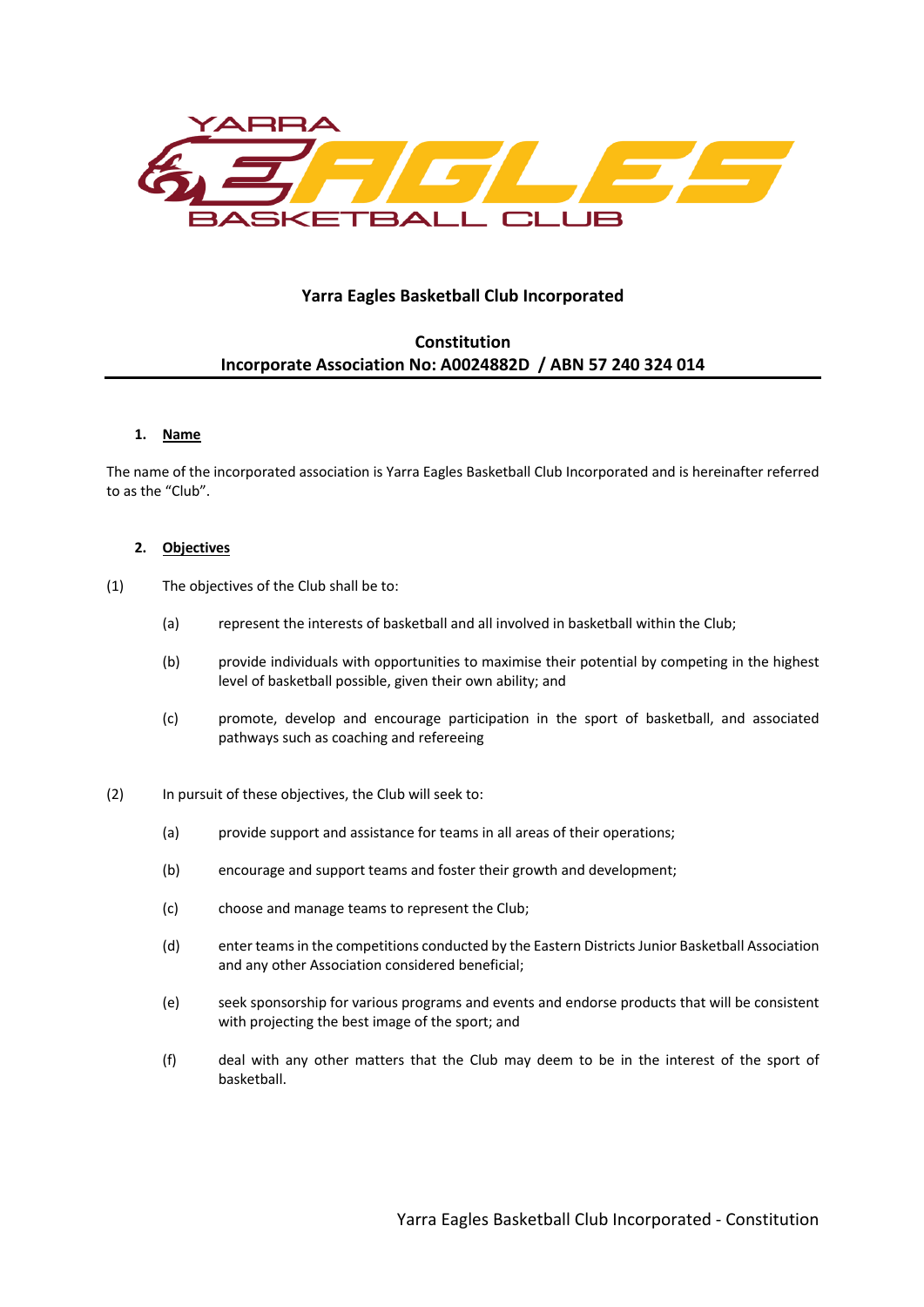### **3. Powers of the Club**

- (1) To acquire, hold, deal with and dispose of any real or personal property for the purpose of satisfying the Objectives of the Club;
- (2) To open and operate bank accounts:
- (3) To invest its money -:
	- i. in any security in which trust moneys may be invested; or
	- ii. in any other manner authorised by the rules of the Club:
- (4) To borrow money for capital works for the purpose of satisfying the Objectives of the Club upon such terms and conditions as the Club thinks fit;
- (5) To give such security for the discharge of liabilities incurred by the Club on its behalf for reward or otherwise.
- (6) To build construct, erect, maintain, alter and repair any premises, building or the other structure of any kind and to furnish, equip and improve the same for use by the Club for the purpose of satisfying the Objectives of the Club.
- (7) Accept donations and gifts in accordance with the Objectives of the Club.
- (8) Print and publish any approved information by any media including newsletters, newspapers, articles or leaflets for promotion of the Club.
- (9) Provide gifts and prizes in accordance with the Objectives of the Club;
- (10) Organise social events for members and the promotion of the Club.
- (11) To enter into any other contract the Club considers necessary or desirable for the purpose of satisfying the Objectives of the Club:
- (12) Appoint such Committee and sub-committees as from time to time are considered necessary for the good conduct of the affairs of the Club;
- (13) Make By-laws governing the conduct of the Club's activities; and
- (14) Otherwise do all things which are incidental to or necessary for the attainment of the Objectives of the Club.

### **4. Definitions**

(1) In these clauses, unless the contrary intention appears-

"Act" means the Associations Incorporation Reform Act 2012;

"By-laws" means the playing conditions set by the Committee for the conduct of domestic competition;

"Executive Committee Members" means those persons appointed to the positions set out in these Rules

"Committee Members" means those persons appointed to the positions set out in these Rules "Committee" means the Committee of the Club;

"Financial Report" means a report within the meaning of these Rules

"Financial year" means the year ending on 31<sup>st</sup> March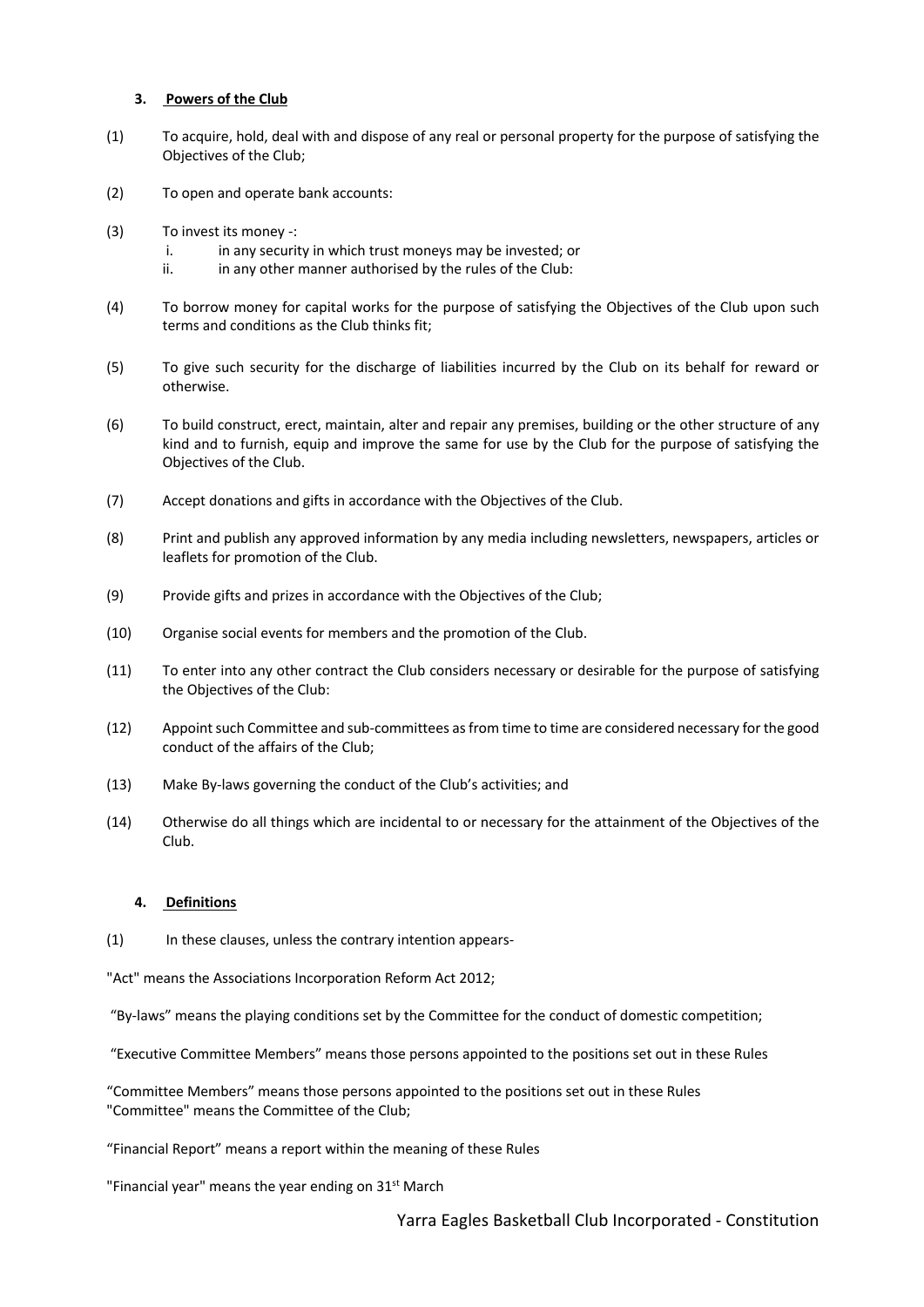"Secretary" means person appointed by the Committee responsible for the administrative management of the Club;

"General Meeting" means a general meeting of members convened in accordance with these Rules.

"Objectives" means the powers of the Club as set out in clause 2;

"Regulations" means regulations under the Act;

"Relevant documents" has the same meaning as in the Act.

"Rules" means the rules of the Club as set out in the terms of these Rules;

## **5. Alteration of the Rules**

These Rules and Objectives of the Club must not be altered except in accordance with the Act.

### **6. Membership**

### (1) Membership Categories

The Club shall consist of Playing Members, Parent Members, Elected Members and Life Members.

## (2) Playing Members

A person who is registered to play in any team entered by the Club in any competition is a member. Only playing members who have reached the age of 18 at the time of a General Meeting may exercise a vote at a General Meeting or propose any motion to a General Meeting of the Club, or to be a Committee Member, or to propose any other person as an Executive Committee Member.

A playing member who has registered for a team and paid the relevant registration fee shall not be required to pay a membership fee and in receipt of the registration and all relevant fees, the Secretary shall enter the name of the playing member in the register of members.

### (3) Parent Members

On completion of Registration and payment of the Registration fee the parent and/or guardian who registered any players under the age of 18 are deemed to have nominated to be Members of the Club and subject to the Rules of the Club.

If another parent or guardian of a playing member who has not reached the age of 18 at the time of a General Meeting wishes to also be considered a Member, they may nominate to the Secretary in writing at least 40 days prior to the General Meeting that he or she represents the junior playing member under 18 years of age and that parent or guardian will become a member with full voting rights.

The nominated parent or guardian of a junior playing member who has registered for a competition and paid the relevant registration fee shall not be required to pay a membership fee and on receipt of all fees, the Secretary shall enter the name of the parent or guardian in the register of members 30 days after receipt of the nomination unless the Committee rejects the nomination.

Within 30 days of receipt of the nomination under this clause, the Committee may reject the nomination and is not obliged to give reasons for the rejection.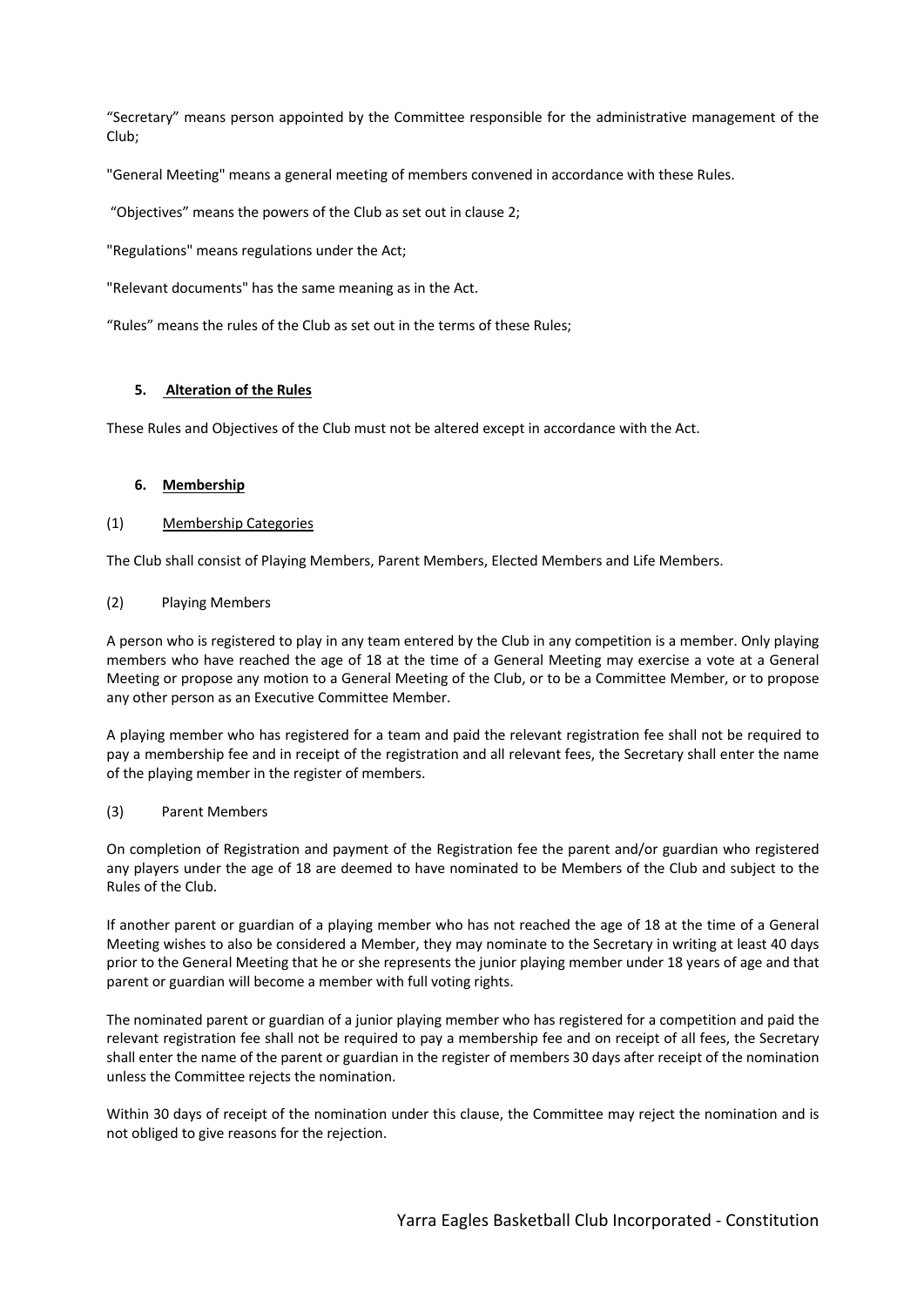- (4) Elected Members
	- (a) A person with an interest in basketball who is not a playing member or parent member over the age of 18 who applies for membership, whose application is approved by the Committee is eligible to be a member of the Club. An Elected Member is not required to pay a membership fee.
	- (b) A nomination of a person for membership of Club:
		- (i) Shall be made in writing in the form set out in Appendix 1; and
		- (ii Shall be lodged with the Secretary of the Club.
	- (c) As soon as practicable after the receipt of a nomination, the Secretary shall refer the nomination to the Committee.
	- (d) The nomination being referred to the Committee, the Committee shall determine whether to approve or to reject the nomination but shall not be required to state any reason for failing or refusing to admit any person to membership.
	- (e) Upon the nomination being approved by the Committee, the Secretary shall, with as little delay as possible, notify the nominee in writing that he or she is approved for membership of the Club.
	- (f) The Secretary shall enter the nominee's name in the register of members kept by him or her and, upon the name being so entered, the nominee becomes a member of the Club.

## (5) Life Members

Life Members of the Club may be elected at the Annual General Meeting by a 75% majority of eligible votes, provided that written notice of nomination for such election shall have been given to the Secretary of the Club at least seven (7) days prior to the meeting.

- (a) Life Membership shall be restricted to those whose service to basketball and the Club has been worthy of the highest honour.
- (b) The Committee shall present a written report to the Annual General Meeting on the services of any nominee together with its recommendations as to the suitability for the honour.
- (c) By resolution of 75% majority of eligible votes at an Annual General Meeting of the Club, life membership may be cancelled.
- (d) Life members shall be granted the privileges of free admission to all functions held by the Club and the right to attend and vote at the Annual General Meeting.
- (6) A right, privilege, or obligations of a person of his or her membership of the Club:
	- (a) Is not capable of being transferred or transmitted to another person;
	- (b) Terminates upon the cessation of his or her membership whether by death or resignation or otherwise.

### 7. **Register of Members**

- (1) The Secretary must keep and maintain a register of members containing:
	- (a) the name of each member
	- (b) contact details for each person listed on team registration platform; and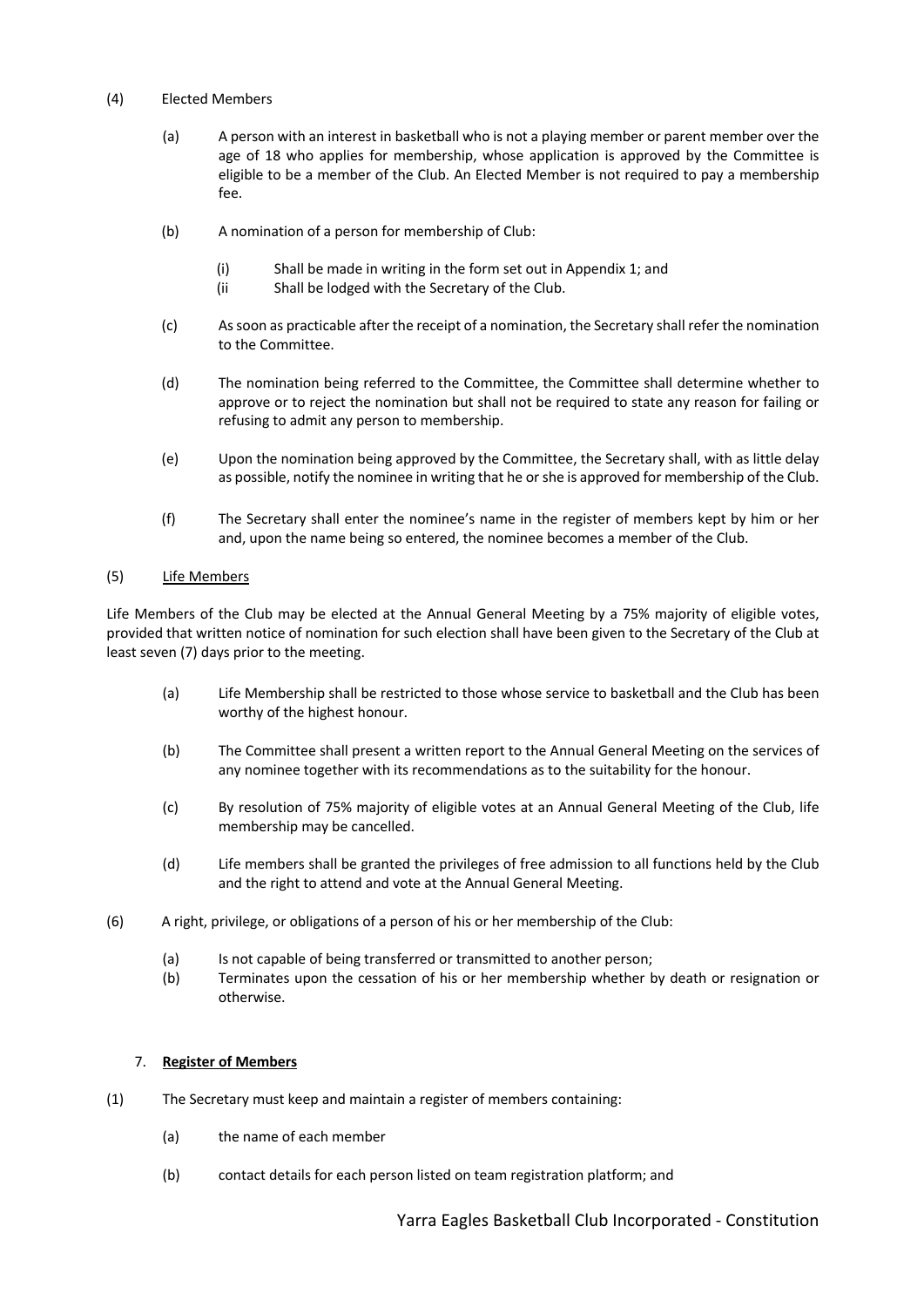- (2) The register is available for inspection free of charge by any member upon request except that contact details will not be disclosed.
- (3) A member may make a copy of entries in the register other than contact details of members.

## **8. Cessation Of Membership**

- (1) A member of the Club who has paid all monies due and payable by him or her to the Club may resign from the Club by first giving one month's notice in writing to the Secretary of his or her intention to resign.
- (2) After the expiry of the period referred to in sub rule 1
	- (a) The member ceases to be a member; and
	- (b) The Secretary must record in the register of members the date on which the member ceased to be a member.
- (3) A playing member ceases to be a member if he or she is not registered or has not paid the relevant fees in full to play in a team representing the Club.
- (4) A parent member ceases to be a member if the playing member with respect to which he or she is nominated under Rule 6(3) turns the age of eighteen (18) years or if that child is not registered or has not paid the relevant fees in full to play in a team representing the Club.
- (5) An elected member ceases to be a member at the ending of the next Annual General Meeting. They may renominate at or after the Annual General Meeting should they wish to remain a member for the following period.
- (6) Any other member ceases to be a member if their membership is unfinancial for more than six (6) months.

### **9. Conditions of Membership**

The conditions of membership shall be as follows:

- (a) That the member agrees to abide and be bound by these Rules and By-Laws of the Club, and to accept, comply with and enforce all decisions of the Club;
- (b) That all members shall manage their affairs in a manner that will not discredit basketball in Victoria and in accordance with the policies of the Club and the EDJBA's Code of Conduct

### **10. Discipline, Suspension and Expulsion of Members**

- (1) Subject to these Rules, if the Committee is of the opinion that a member has refused or neglected to comply with these Rules, or has been guilty of conduct unbecoming of a member or prejudicial to the interests of the Club, the Committee may by resolution:
	- (a) impose a good behaviour bond upon the member
	- (b) suspend that member from membership of the Club for a specified period; or
	- (c) expel that member from the Club.
- (2) A resolution of the Committee under clause 10(1) does not take effect unless:
	- (a) at a meeting held in accordance with clause 10(3), the Committee confirms the resolution; and

Yarra Eagles Basketball Club Incorporated - Constitution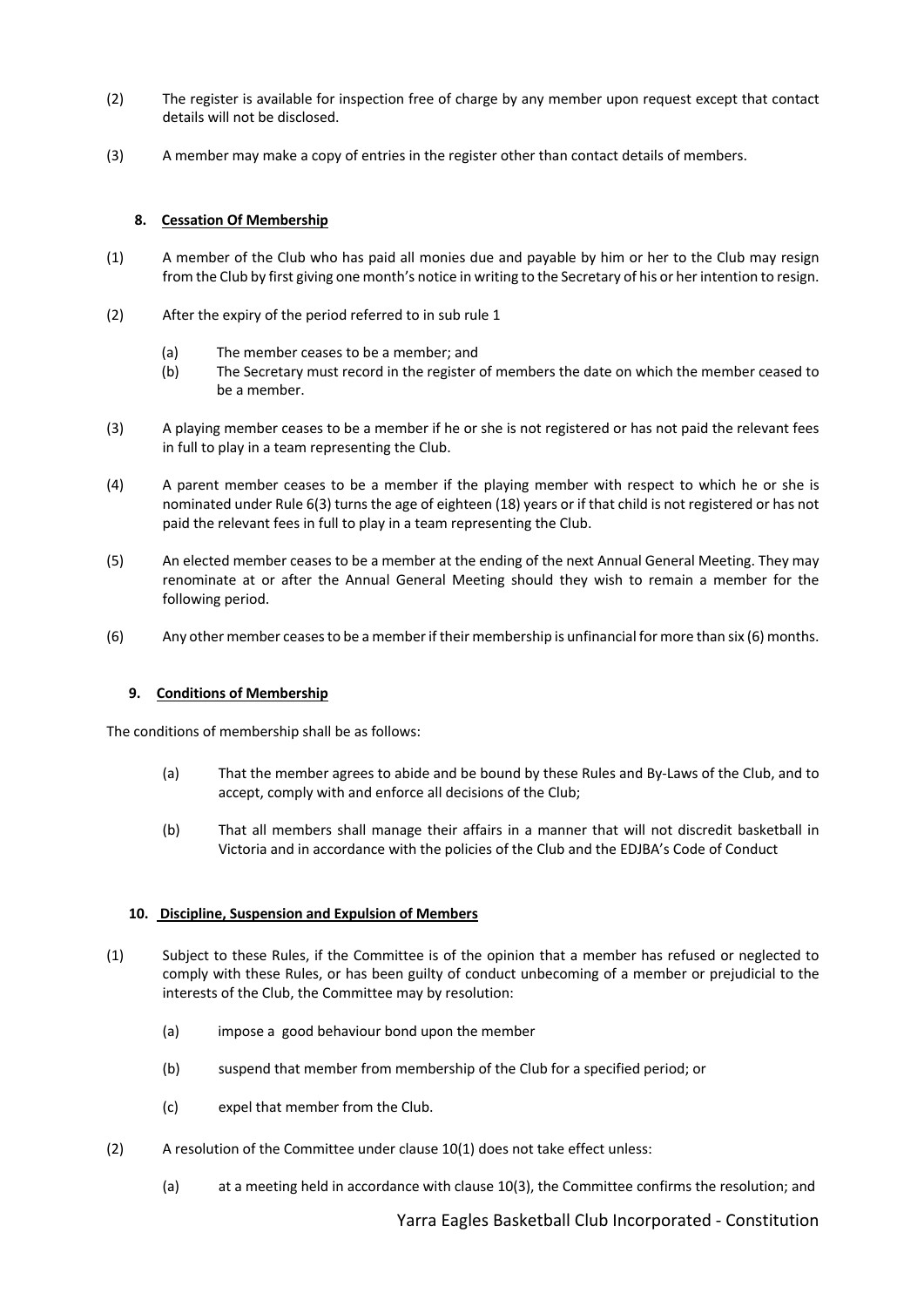- (b) if the member exercises a right of appeal to the Club under this rule, the Club confirms the resolution in accordance with this rule.
- (3) A meeting of the Committee to confirm or revoke a resolution passed under clause 10(1) must be held not earlier than fourteen (14) days, and not later than twenty-eight (28) days, after notice has been given to the member in accordance with clause 10(4).
- (4) For the purposes of giving notice in accordance with clause 10(3), the Secretary must, as soon as practicable, cause to be given to the member a written notice:
	- (a) setting out the resolution of the Committee and the grounds on which it is based; and
	- (b) stating that the member or the member's representative (not being a legal practitioner), may address the Committee at a meeting to be held not earlier than fourteen (14) days and not later than twenty-eight (28) days after the notice has been given to that member; and
	- (c) stating the date, place and time of that meeting; and
	- (d) informing the member that he she or it may do one or both of the following-
		- (i) attend that meeting personally or by a representative;
		- (ii) give to the Committee before the date of that meeting a written statement seeking the revocation or diminution of the resolution;
	- (e) informing the member that, if at that meeting, the Committee confirms the resolution, he, she or it may, not later than forty-eight (48) hours after that meeting, give the Secretary a notice to the effect that he, she or it wishes to appeal to the Club in a General Meeting against the resolution.
- (5) At a meeting of the Committee to confirm or revoke a resolution passed under clause 10(1), the Committee must-
	- (a) give the member, or his, her or its representative (not being a legal practitioner), an opportunity to be heard; and
	- (b) give due consideration to any written statement submitted by the member; and
	- (c) determine by resolution whether to confirm or to revoke the resolution.
- (6) If at the meeting of the Committee, the Committee confirms the resolution, the member may, not later than forty-eight (48) hours after that meeting, give the Secretary a notice to the effect that he, she or it wishes to appeal to the Club in a General Meeting against the resolution.
- (7) If the Secretary receives a notice under clause 10(6), he or she must notify the Committee and the Committee must convene a General Meeting of the Club to be held within twenty-one (21) days after the date on which the Secretary received the notice.
- (8) At a General Meeting of the Club convened under clause 10(7):
	- (a) no business other than the question of the appeal may be conducted; and
	- (b) the Committee may place before the meeting details of the grounds for the resolution and the reasons for the passing of the resolution; and
	- (c) the member, or his, her or its representative, must be given an opportunity to be heard; and
	- (d) the members present must vote by secret ballot on the question whether the resolution should be confirmed or revoked.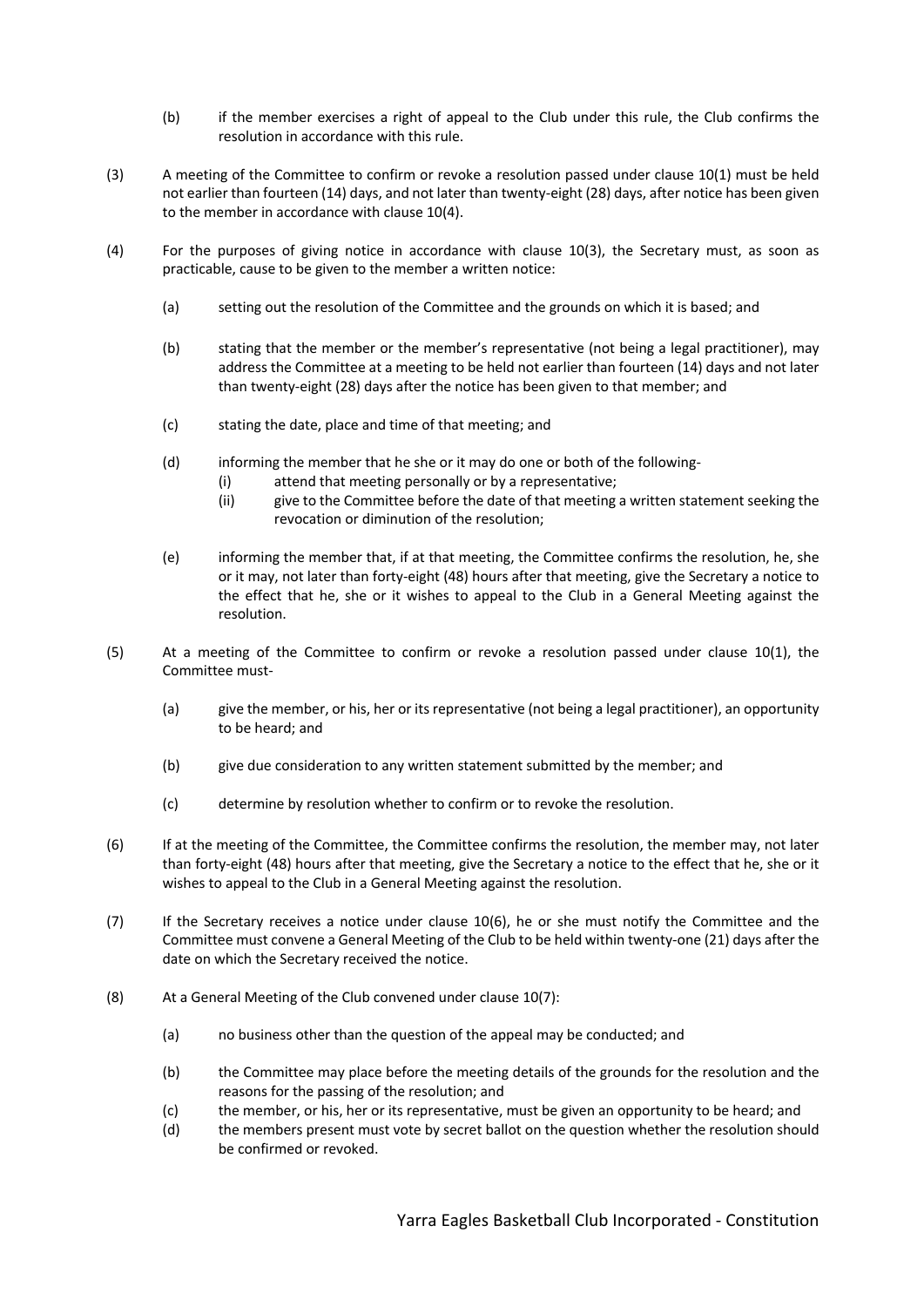(9) A resolution is confirmed if, at the General Meeting, not less than two-thirds of the members present vote in favour of the resolution. In any other case, the resolution is revoked.

## **11. Disputes and Mediation**

- (1) The grievance procedure set out in this rule applies to disputes under these clauses between-
	- (a) a member and another member; or
	- (b) a member and the Club.
- (2) The parties to the dispute must meet and discuss the matter in dispute, and, if possible, resolve the dispute within fourteen (14) days after the dispute comes to the attention of all of the parties.
- (3) If the parties are unable to resolve the dispute at the meeting, or if a party fails to attend that meeting, then the parties must, within ten (10) days, hold a meeting in the presence of a mediator.
- (4) The mediator must be-
	- (a) a person chosen by agreement between the parties; or
	- (b) in the absence of agreement:
		- (i) in the case of a dispute between a member and another member, a person appointed by the Committee of the Club; or
		- (ii) in the case of a dispute between a member and the Club, a person who is a mediator appointed or employed by the Dispute Settlement Centre of Victoria (Department of Justice).
- (5) A member of the Club can be a mediator.
- (6) The mediator cannot be a member who is a party to the dispute.
- (7) The parties to the dispute must, in good faith, attempt to settle the dispute by mediation.
- (8) The mediator, in conducting the mediation, must--
	- (a) give the parties to the mediation process every opportunity to be heard; and
	- (b) allow due consideration by all parties of any written statement submitted by any party; and
	- (c) ensure that natural justice is accorded to the parties to the dispute throughout the mediation process.
- (9) The mediator must not determine the dispute.
- (10) If the mediation process does not result in the dispute being resolved, the parties may seek to resolve the dispute in accordance with the Act or otherwise at law.

### **12. Annual General Meetings**

(1) The Committee may determine the date, time and place of the Annual General Meeting of the Club provided it is held within 5 months of the end of the financial year  $(31^{st}$  March)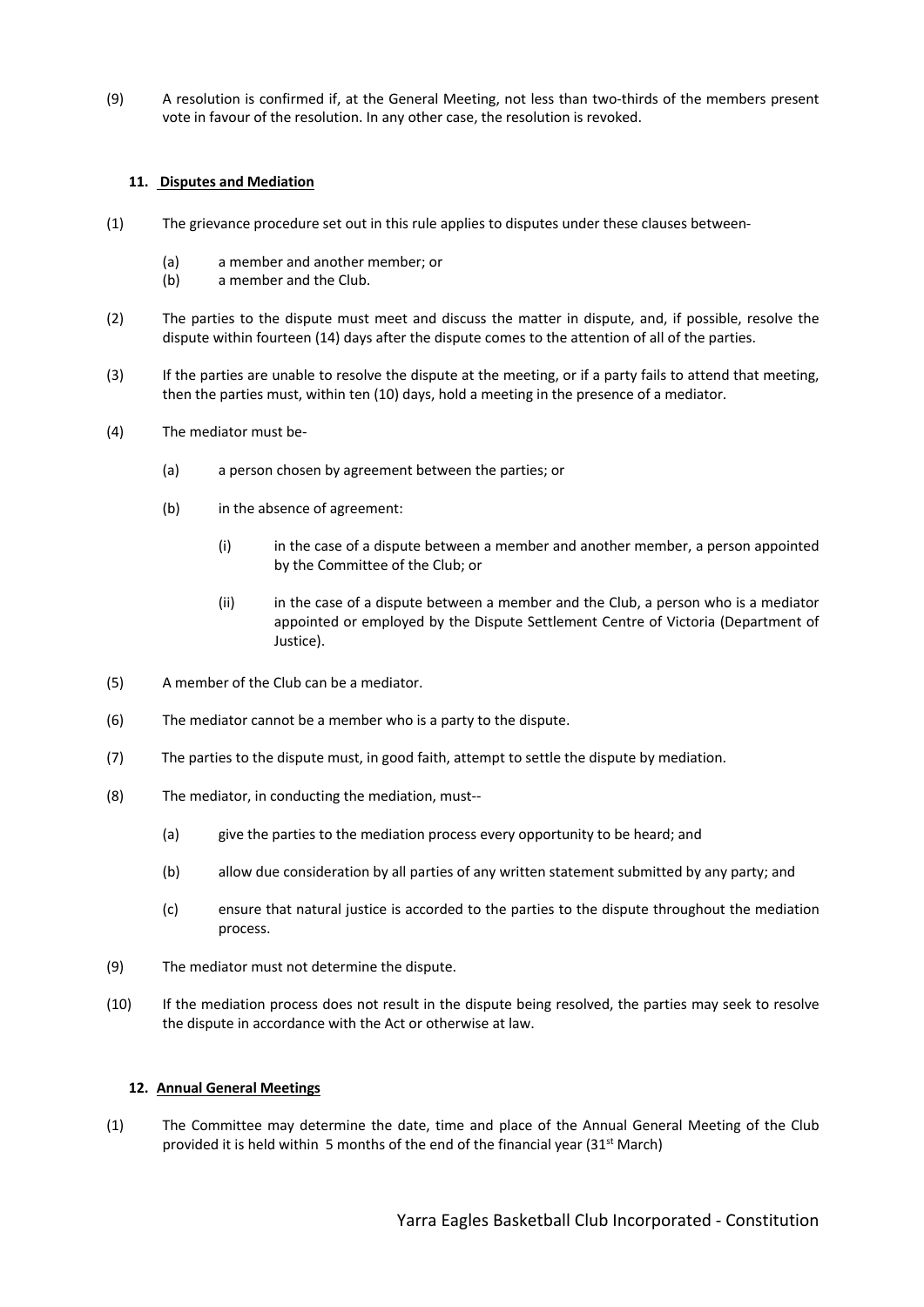- (2) The notice convening the Annual General Meeting must specify that the meeting is an Annual General Meeting.
- (3) The ordinary business of the Annual General Meeting shall be-
	- (a) to confirm the minutes of the previous Annual General Meeting and of any General Meeting held since that meeting; and
	- (b) to receive from the Committee reports upon the transactions of the Club during the last preceding financial year including;
		- (i) President's Report;
		- (ii) Secretary's Report
		- (iii) Financial Report (including Treasurer Statement, Profit & Loss, Balance Sheet);
		- (iv) Team Co Ordinator's Report
		- (v) Coaching Co Ordinator's Report

and

- (c) to elect the Committee Members of the Club;
- (e) to transact any other business of which notice in writing shall have been given to the Secretary of the Club at least seven days prior to the date of the meeting.
- (4) The Annual General Meeting may conduct any special business of which notice has been given in accordance with these Rules.
- (5) The Secretary of the Club shall give seven days' notice of the Agenda to members and office bearers.

### **13. Extraordinary General Meetings**

- (1) In addition to the Annual General Meeting, other General Meetings may be held in the same year.
- (2) All General Meetings other than the Annual General Meeting are Extraordinary General Meetings.
- (3) The Committee may, whenever it thinks fit, convene an Extraordinary General Meeting of the Club. Ideally as a minimum five general meetings will be held each year (generally in February, March, June, August and November).
- (4) The Committee must, on the request in writing of members representing not less than ten members entitled to vote, convene an Extraordinary General Meeting of the Club.
- (5) The request for an Extraordinary General Meeting must--
	- (a) state the objectives of the meeting; and
	- (b) be signed by the members requesting the meeting; and
	- (c) be sent to the address of the Club.
- (6) If the Committee does not cause an Extraordinary General Meeting to be held within one month after the date on which the request is sent to the address of the Club, the members making the request, or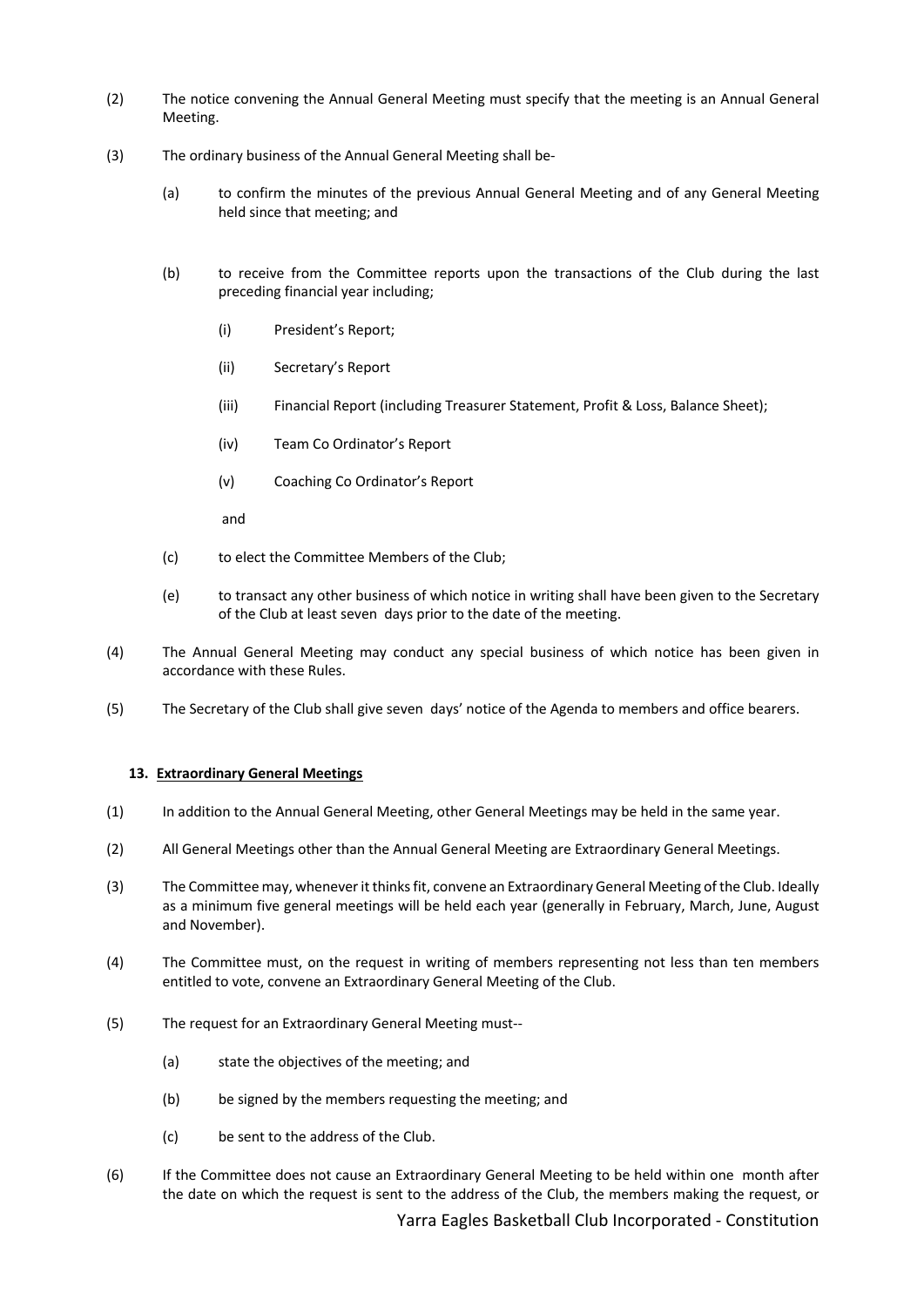any of them, may convene an Extraordinary General Meeting to be held not later than three months after that date.

(7) If an Extraordinary General Meeting is convened by members in accordance with this rule, it must be convened in the same manner so far as possible as a meeting convened by the Committee and all reasonable expenses incurred in convening the Extraordinary General Meeting must be refunded by the Club to the persons incurring the expenses.

## **14. Special Business**

All business that is conducted at an Extraordinary General Meeting is special business.

### **15. Notice of General Meetings**

- (1) The Secretary of the Club shall, at least 14 days before the date fixed for holding a General Meeting of the Club, cause to be sent to each member of the Club, a notice stating the place, date and time of the meeting and the nature of the business to be transacted at the meeting.
- (2) Notice may be given
	- (a) Electronic transmission; or
	- (b) By placing the notice on the noticeboard of the stadium.
- (3) No business other than that set out in the notice convening the meeting shall be transacted at the meeting.
- (4) A member desiring to bring any business before a meeting may give notice of that business in writing to the Secretary, who shall include that business in the notice calling the next General Meeting after the receipt of the notice.

### **16. Quorum at General Meetings**

- (1) No item of business may be conducted at a General Meeting unless a quorum of members entitled under these Rules to vote is present at the time when the meeting is considering that item.
- (2) Ten members present (being members entitled under these Rules to vote at a General Meeting) constitute a quorum for the conduct of the business of a General Meeting.
- (3) If, within half an hour after the appointed time for the commencement of a General Meeting, a quorum is not present-
	- (i) in the case of a meeting convened upon the request of members the meeting must be dissolved; and
	- (ii) in any other case the meeting shall stand adjourned to the same day in the next week at the same time and (unless another place is specified by the Chairperson at the time of the adjournment or by written notice to members given before the day to which the meeting is adjourned) at the same place.
- (4) If at the adjourned meeting the quorum is not present within half an hour after the time appointed for the commencement of the meeting, the meeting must be dissolved.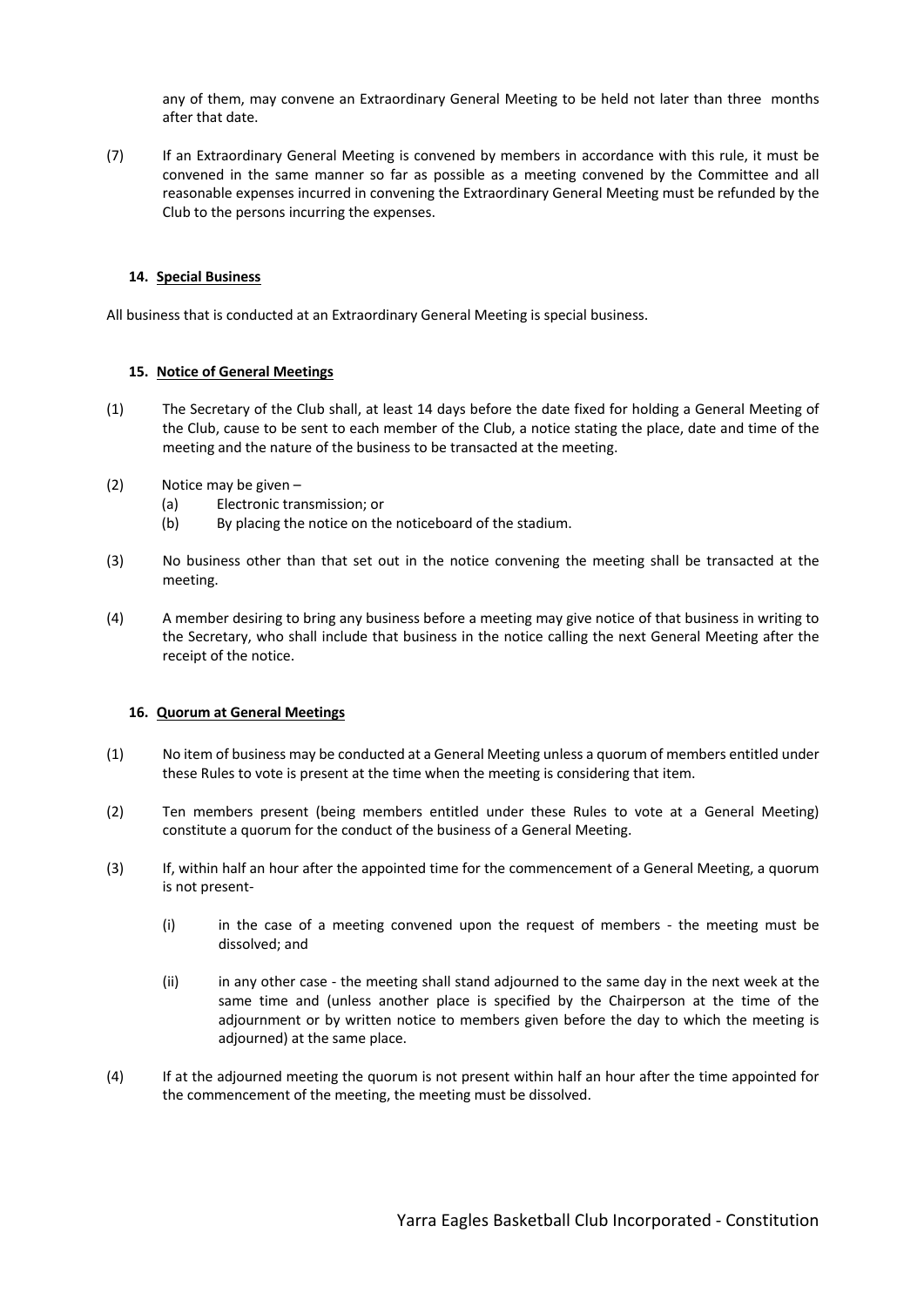## **17. Presiding at General Meetings**

- (1) The President, or in the President's absence, the Vice-President, shall preside as Chairperson at each General Meeting of the Club.
- (2) If the President and the Vice-President are absent from a General Meeting, or are otherwise unable to preside, the members present must select one of their number to preside as Chairperson.

## **18. Adjournment of Meetings**

- (1) The person presiding may, with the consent of a majority of members present at the meeting, adjourn the meeting from time to time and place to place.
- (2) No business may be conducted at an adjourned meeting other than the unfinished business from the meeting that was adjourned.
- (3) If a meeting is adjourned for fourteen (14) days or more, notice of the adjourned meeting must be given in accordance with these Rules.

### **19. Voting at General Meetings**

- (1) All Committee Members of the Club and all members eligible to vote shall exercise one vote only at the Annual General Meeting and/or Extraordinary General Meetings of the Club.
- (2) No proxy or postal votes will be allowed at any meeting of the Club.
- (3) A member not physically present at a general meeting may be permitted to participate in the meeting by the use of technology that allows that member and the members present at the meeting to clearly and simultaneously communicate with each other.
- (4) A member participating in a general meeting as permitted under subrule (3) is taken to be present at the meeting and, if the member votes at the meeting, is taken to have voted in person.

### **20. Manner of determining whether resolution carried**

If a question arising at a general meeting of the Club is determined on a show of hands a declaration by the Chairperson that a resolution has been—

- (a) carried; or
- (b) carried unanimously; or
- (c) carried by a particular majority; or
- (d) lost;

An entry to that effect in the minute book of the Club is evidence of the fact, without proof of the number or proportion of the votes recorded in favour of, or against, that resolution.

### **21. Poll at general meetings**

(1) If at a meeting a poll on any question is demanded by not less than 3 members, it must be taken at that meeting in such manner as the Chairperson may direct and the resolution of the poll shall be deemed to be a resolution of the meeting on that question.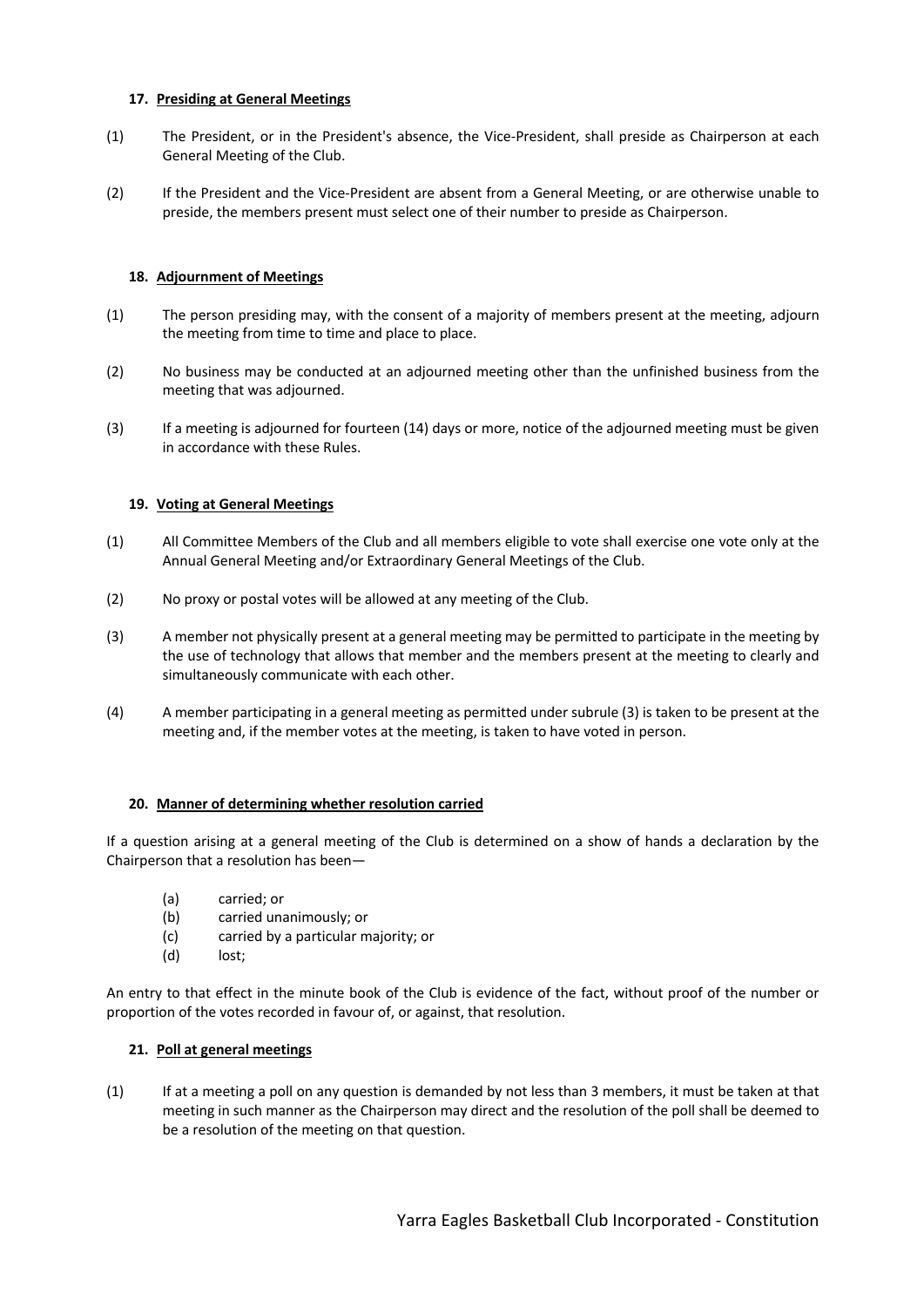(2) A poll that is demanded on the election of a Chairperson or on a question of an adjournment must be taken immediately and a poll that is demanded on any other question must be taken at such time before the close of the meeting as the Chairperson may direct.

# **22. Committee**

- (1) The affairs of the Club shall be managed by the Committee.
- (2) The Committee shall:
	- (a) control and manage the business and affairs of the Club; and
	- (b) subject to these Rules, the Act and the Regulations, exercise all such powers and functions as may be exercised by the Club other than those powers and functions that are required by these Rules to be exercised by general meetings of the members of the Club; and
	- (c) subject to these Rules, the Act and the Regulations, has power to perform all such acts and things as appear to the Committee to be essential for the proper management of the business and affairs of the Club.
- (3) Subject to section 23 of the Act, the Committee shall consist of:
	- (a) a President;
	- (b) a Vice-President;
	- (c) a Treasurer
	- (d) a Secretary; who form the Executive Committee, and
	- (e) the elected Committee Members .
- (4) All Committee Members are required to have a satisfactory Working with Children Check completed and are required to sign the Basketball Victoria Statutory Declaration/Member Protection Declaration. The Statutory Declaration needs to be completed at least every 2½ years.

# **23. Committee Members**

- (1) The provisions of clause 24, so far as they are applicable and with the necessary modifications, apply to and are in relation to the election of persons to any of the offices referred to in clause 22.
- (2) Each Committee Member of the Club shall hold office for a period of one year. When a person's term of office has come to an end he or she will relinquish the position at the end of the next annual general meeting after the date of his or her election. This person is eligible for re-election.
- (3) In the event of a casual vacancy on the Committee, the Committee may appoint another member to the vacant office and the member appointed may continue in office up to and including the conclusion of the annual general meeting next following the date of the appointment.
- (4) Resignations from the Committee must be in writing and addressed to the Executive Committee. The resignation will be officially noted in the minutes of the next scheduled general meeting.
- (5) The Executive Committee may co-opt up to two other persons to become Executive Committee Members for a period which will not exceed the time to the next Annual General Meeting.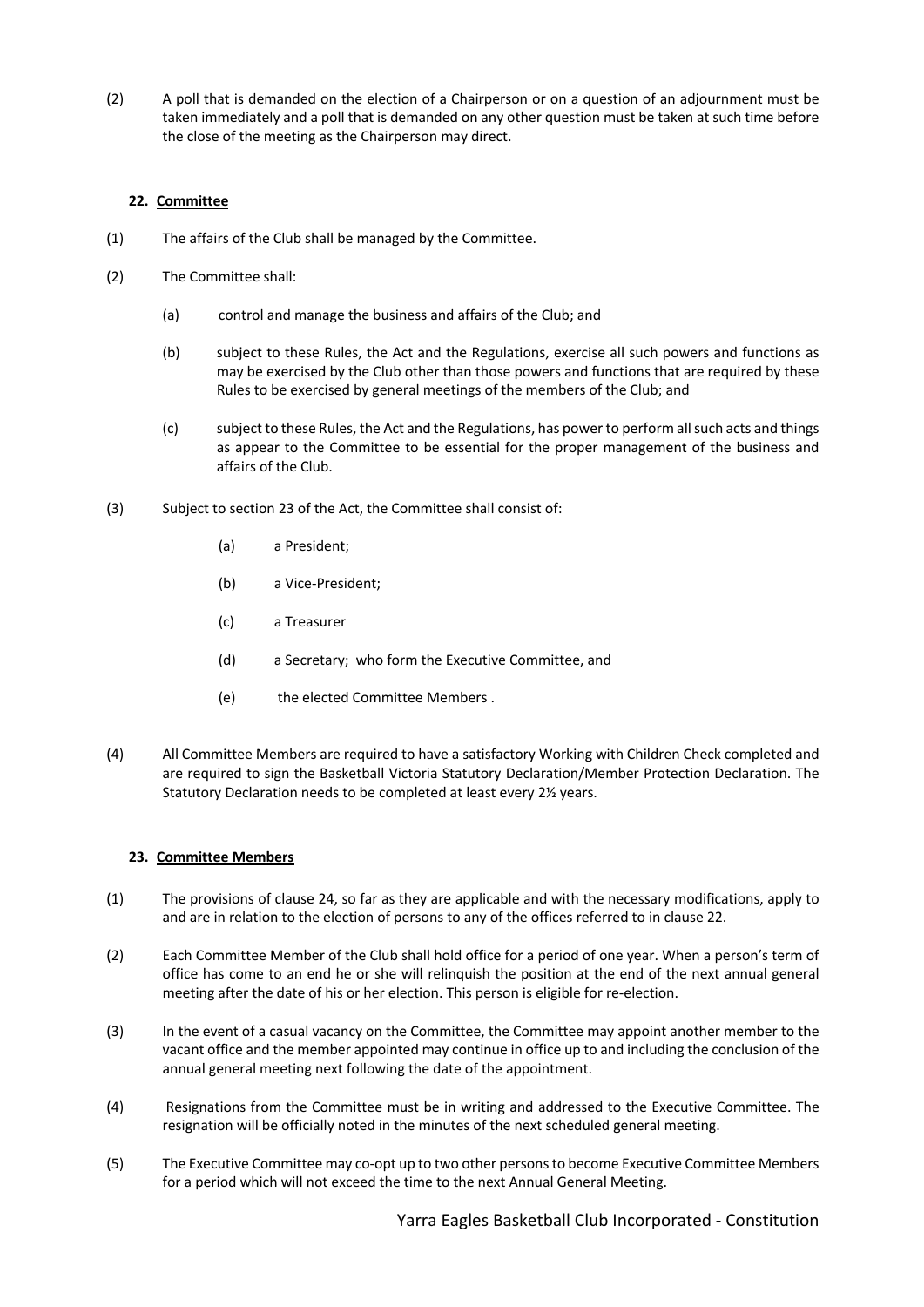- (6) The Executive Committee, at its discretion, meet to resolve or address issues which arise as required. Any decisions or motions made by the Executive Committee must be ratified by the full Committee by Vote, in accordance with conditions referred to in clause 30.
- (7) The Secretary of the Club is also the Public Officer.
- (8) If the position of Secretary becomes vacant the Executive Committee must appoint a member to the positions within 14 days after the vacancy arises.

## **24. Election of Committee Members**

- (1) Nominations of candidates for election as Committee Members of the Club must be:
	- (a) made in writing, signed by two members of the Club and accompanied by the written consent of the candidate (which may be endorsed on the form of nomination); and
	- (b) delivered to the Secretary of the Club not less than seven (7) days before the date fixed for the holding of the Annual General Meeting.
- (2) A candidate may only be nominated for one position prior to the Annual General Meeting.
- (3) If no nomination is received for any vacancy, nominations may be called for at the meeting.
- (4) If only one nomination is received for any vacancy to be filled, the candidate nominated shall be deemed elected.
- (5) If the number of nominations for any vacancy exceeds one, a ballot shall be held. If a person nominated for a position as a Committee Members is defeated in that election, they may be nominated at the Annual General Meeting for any position that is at that time not determined.
- (6) The ballot for the election of Committee Member must be conducted at the Annual General Meeting in such manner as the Committee directs.

### **25. Vacancies**

The office of a Committee Member of the Club becomes vacant if the Committee Member:

- (a) becomes subject to the provisions of the Bankruptcy Act; or
- (b) resigns from office by notice in writing given to the Secretary or dies; or
- (c) is removed from office under rule 30 Removal of Committee Members ; or
- (d) dies;

### **26. Meetings of the Committee**

- (1) The Committee must meet at least five (5) times in each year at such place and such times as the Committee may determine.
- (2) Special meetings of the Committee may be convened by the President or by any four (4) Committee Members.
- (3) Meetings of the Committee may be conducted electronically whereby each Committee Member is able to hear and be heard by all other Committee Members present. Committee Members present in any such electronic meeting shall be deemed to be physically present for the meeting.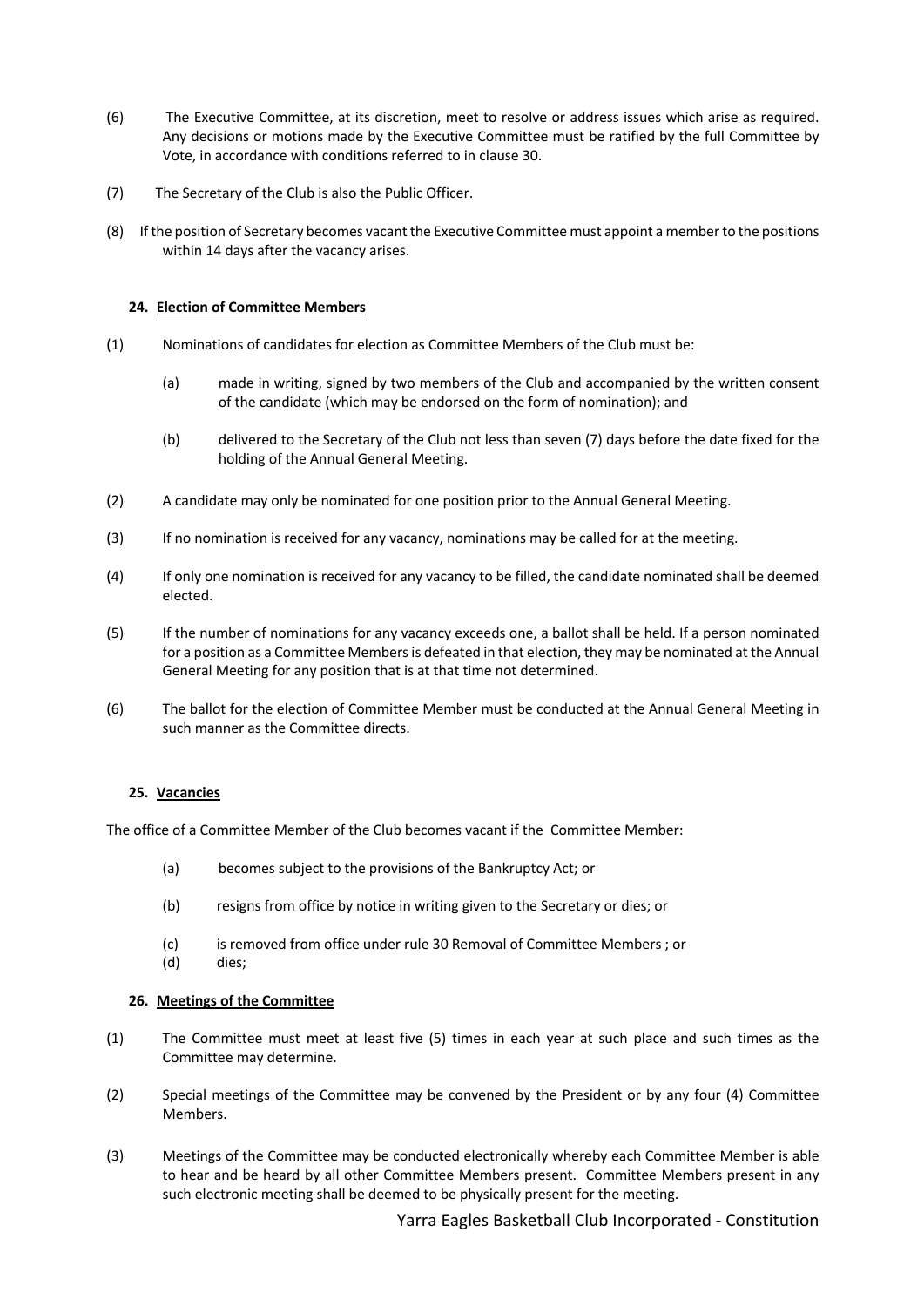## **27. Notice of Committee Meetings**

- (1) Notice of each Committee meeting must be given to each Committee Members at least five (5) business days before the date of the meeting.
- (2) Notice must be given to Committee Members of any special meeting specifying the general nature of the business to be conducted and no other business may be conducted at such a meeting.

### **28. Quorum for Committee Meetings**

- (1) Any four Committee Members constitute a quorum for the conduct of the business of a meeting of the Executive, and the Quorum must include a minimum of two Executive Committee Members.
- (2) No business may be conducted unless a quorum is present.
- (3) If within half an hour of the time appointed for the meeting a quorum is not present:

(i) in the case of a special meeting - the meeting lapses;

(ii) in any other case - the meeting shall stand adjourned to the same place and the same time and day in the following week.

#### **29. Presiding at Committee Meetings**

- (1) The President, or in the President's absence, the Vice-President, shall preside as Chairperson at each Committee meeting.
- (2) If the President and the Vice-President are absent from a Committee meeting, or are otherwise unable to preside, the Committee Members present must select one of their number or another suitable person to preside as Chairperson.

#### **30. Voting at Committee Meetings**

- (1) Questions arising at a meeting of the Committee, or at a meeting of any sub-committee appointed by the Committee, shall be determined on a show of hands or, if a Committee Member or a member of a subcommittee requests, by a poll taken in such manner as the person presiding at that meeting may determine.
- (2) Each Committee Member present at a meeting of the Committee, or member at a meeting of any subcommittee appointed by the Committee (including the person presiding at the meeting), is entitled to one vote and, in the event of an equality of votes on any question, the person presiding may exercise a casting vote.
- (3) A Committee Member not physically present at a meeting may be permitted to participate in the meeting by the use of technology that allows that Committee Member and the Committee Members present at the meeting to clearly and simultaneously communicate with each other.
- (4) A Committee Member participating in a general meeting as permitted under subrule (3) is taken to be present at the meeting and, if the Committee Member votes at the meeting, is taken to have voted in person.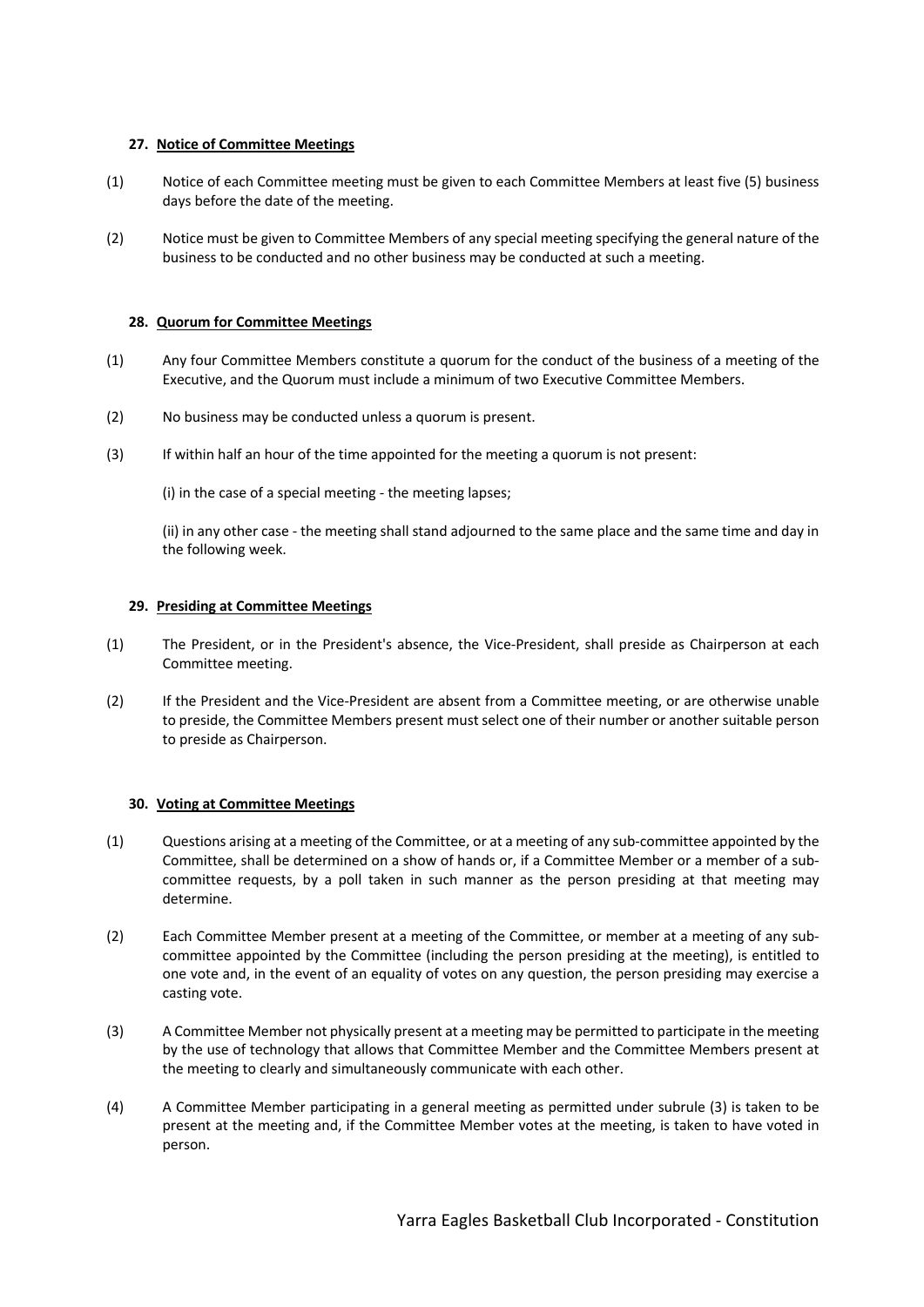## **31. Removal of Committee Members**

- (1) The members may, by a resolution of 80% of the members present and eligible to vote at a general meeting remove a Committee Member from the Committee.
- . (2) A Committee Member who is the subject of a proposed resolution referred to in clause 30(1) may no later than 7 days prior to a general meeting at which a motion for removal is proposed make representations in writing to the Secretary of the Club (not exceeding a reasonable length) and may request that the representations be provided to the members of the Club.
- (3) The Secretary may give a copy of the representations to each member of the Club or, if they are not so given, the Committee Members may require that they be read out at the meeting.

## **32. Sub Committees**

Subject to its overall supervision, the Committee may delegate the promotion and management of basketball to such sub committees on such terms and conditions as it considers appropriate from time to time.

### **33. Minutes of Meetings**

The Secretary of the Club must keep minutes of the resolutions and proceedings of each General Meeting, and each Committee meeting, together with a record of the names of Committee members and other persons present at Committee meetings.

## **34. Funds**

- (1) The Treasurer of the Club must-
	- (a) collect and receive all moneys due to the Club and authorise all payments made by the Club; and
	- (b) keep correct accounts and books showing the financial affairs of the Club with full details of all receipts and expenditure connected with the activities of the Club.
- (2) All cheques, drafts, bills of exchange, promissory notes and other negotiable instruments must be signed by the two members of the Committee or such other persons as it considers prudent.
- (3) The funds of the Club shall be derived from entrance fees, annual subscriptions, donations and such other sources as the Committee determines.

# **35. Notice to Members**

- (1) Except for the requirement in clause 15, any notice that is required to be given to a member, by on behalf of the Club, under these Rules may be given by-
	- (a) delivering the notice to the member personally; or
	- (b) sending it by prepaid post addressed to the member at that member's address; or
	- (c) electronic transmission.
- (2) Where a document is properly addressed, pre-paid and posted, the document shall, unless the contrary is proved, be deemed to have been delivered at the time at which the document would have been delivered in the ordinary course of post.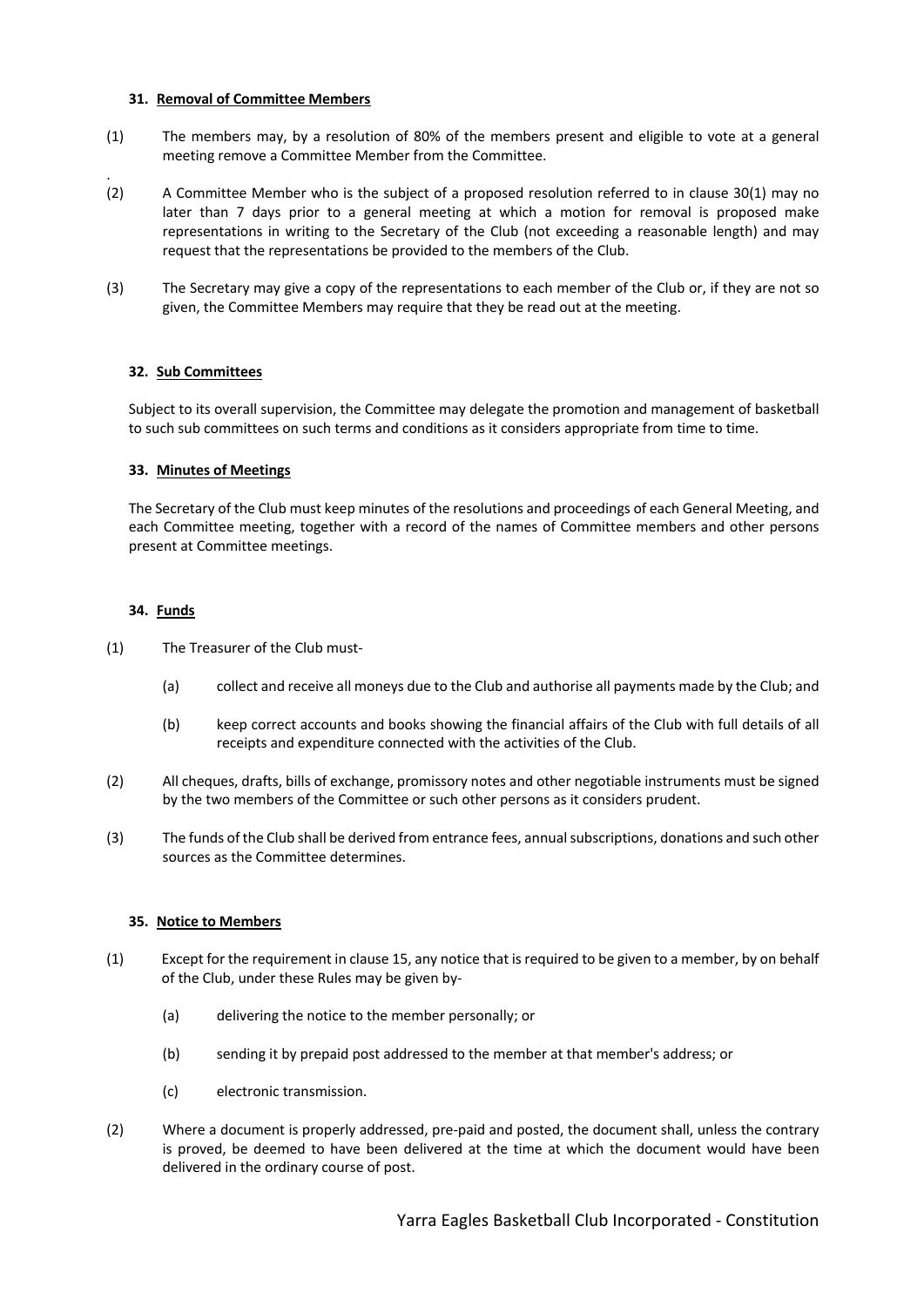- (3) Where a document is sent by by e-mail or other electronic means it shall be deemed to have been delivered in the ordinary course of time for delivery by that means.
- (4) Where the time for giving notice under these Rules falls on a non-business day, the notice shall be required to be given by the next business day.

#### **36. Procedural Irregularities**

- (1) No decision of the Club or its Executive Committee or committees shall be invalid merely because of a failure to give proper notice under this constitution or the bylaws or other irregularity in procedure required by this constitution or the bylaws unless a person suffers serious detriment as a result of that failure to give proper notice or irregularity in procedure.
- (2) The Club or its relevant Executive Committee or committee may confirm an earlier decision which may have been otherwise invalid because of a failure to give proper notice or other irregularity in procedure and the decision shall be deemed to be valid from the time it was originally made.

#### **37. Unforeseen Matter**

Should any matter arise for which provision has not been made in the Constitution, the Club or the Committee shall take such action as is necessary to protect the interests of the Club.

#### **38. Dissolution.**

If, on the winding up of the Club, any property or funds of the Club remains after satisfaction of the debts and liabilities of the Club and the costs, charges and expenses of that winding up, that property and funds shall be distributed to Basketball Victoria or Eastern Districts Junior Basketball Association to use re-establishing or maintaining basketball in the North East Region.

### **39. Custody and Inspection of Books and Records**

- (1) Except as otherwise provided in this Constitution, the Secretary must keep in his or her custody or under his or her control all books, documents and securities of the Club.
- (2) All accounts, books, securities and any other relevant documents of the Club (other than members contact details) must be available for inspection free of charge by any member upon request.
- (3) A member may make a copy of any accounts, books, securities and any other relevant documents of the Club unless to do so would compromise the privacy of another member.
- (4) No inspection or copying of documents by members is permitted where to do so would breach a requirement of confidentiality in contract or at law or would breach a provision of privacy legislation.